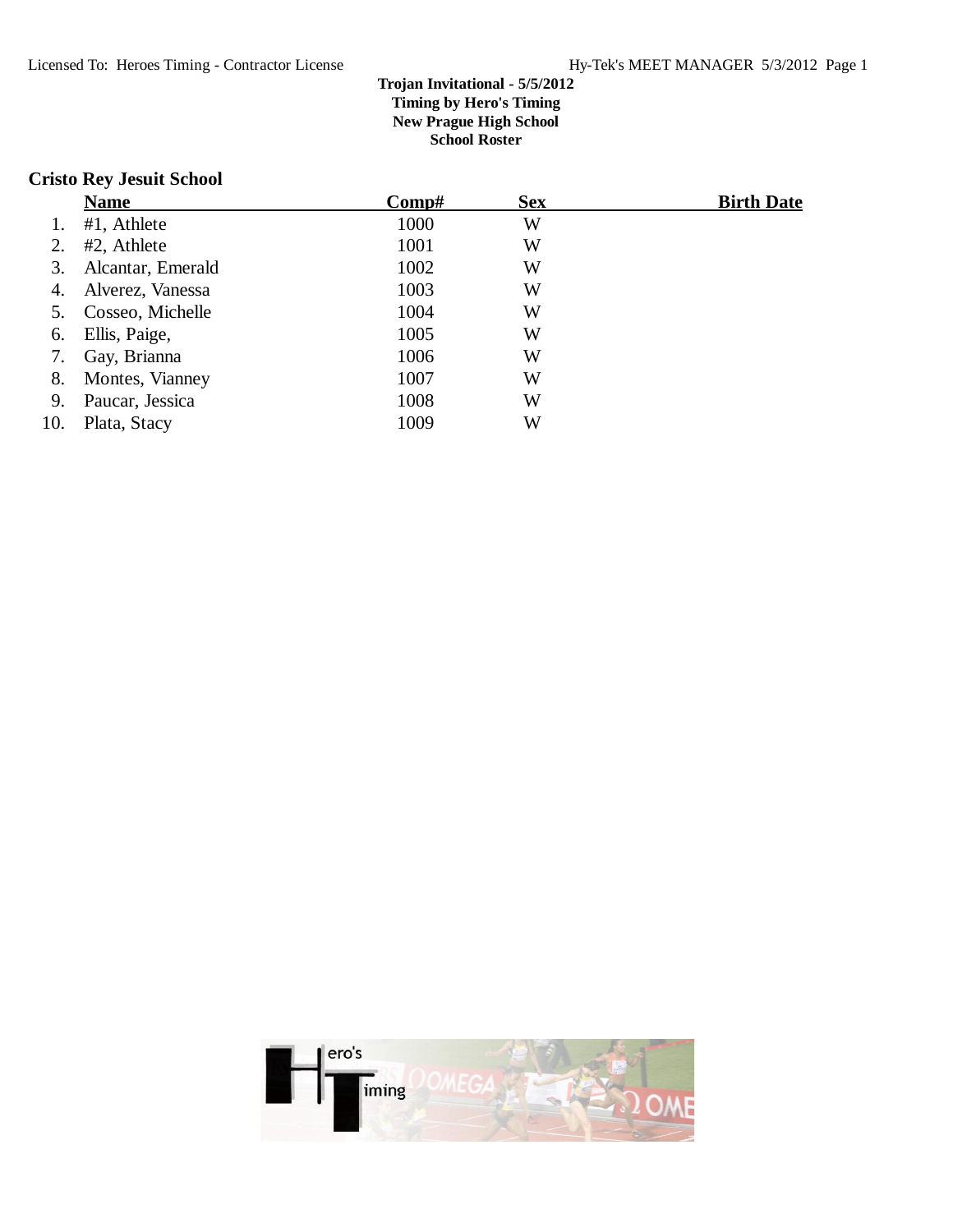# **Fair School**

|    | <b>Name</b>                 | Comp# | <b>Sex</b> | <b>Birth Date</b> |
|----|-----------------------------|-------|------------|-------------------|
| 1. | Abbot Ladner, Molly         | 1021  | W          |                   |
| 2. | Alford, Teona               | 1022  | W          |                   |
|    | 3. Buss, Celeste            | 1023  | W          |                   |
|    | 4. Lester, Kanazja          | 1024  | W          |                   |
|    | 5. Pospisil, Sarah          | 1025  | W          |                   |
| 6. | Ratanprasartporn, Kornkanok | 1026  | W          |                   |

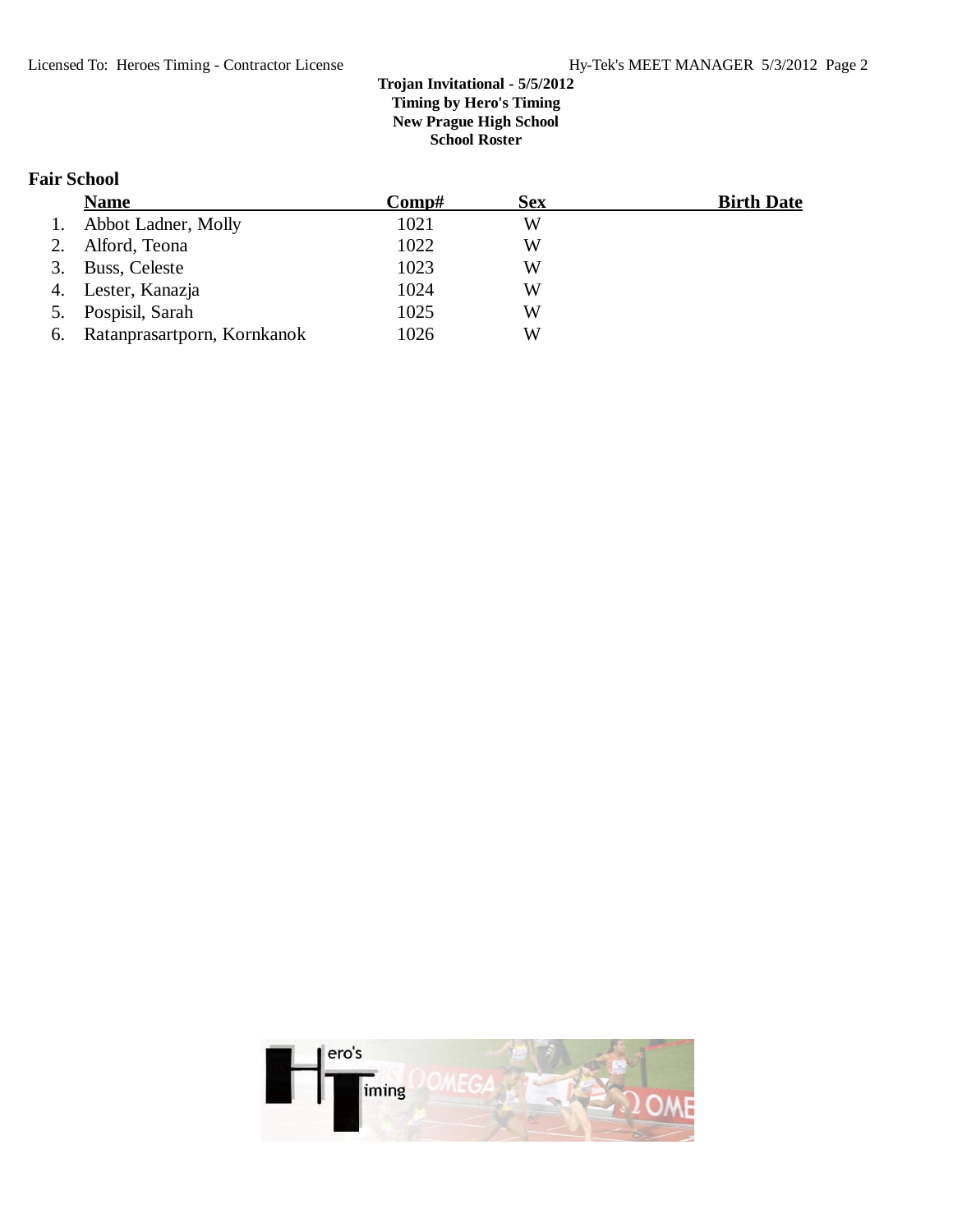# **Irondale**

|     | <b>Name</b>          | Comp# | <b>Sex</b> | <u>Birth Date</u> |
|-----|----------------------|-------|------------|-------------------|
| 1.  | Babashov, Yelizaveta | 1038  | W          |                   |
| 2.  | Baumgartner, Audrey  | 1039  | W          |                   |
| 3.  | Benti, Lakka         | 1040  | W          |                   |
| 4.  | Bland, Andrea        | 1041  | W          |                   |
| 5.  | Blesi, Ashlee        | 1042  | W          |                   |
| 6.  | Branch, Alexis       | 1043  | W          |                   |
| 7.  | Branch, Keyara       | 1044  | W          |                   |
| 8.  | Brandt, Emily        | 1045  | W          |                   |
| 9.  | Carr, Sydney         | 1046  | W          |                   |
| 10. | Carter, Kianna       | 1047  | W          |                   |
| 11. | Corbett, Nicole      | 1048  | W          |                   |
| 12. | Crane, Nicole        | 1049  | W          |                   |
| 13. | Deressa, Ebisie      | 1050  | W          |                   |
| 14. | Doherty, Megan       | 1051  | W          |                   |
| 15. | Douvier, Katelyn     | 1052  | W          |                   |
| 16. | Erickson, Mari       | 1053  | W          |                   |
| 17. | Evenson, Ashley      | 1054  | W          |                   |
| 18. | Fadina, Rachel       | 1055  | W          |                   |
| 19. | Fields, Taylor       | 1056  | W          |                   |
| 20. | Franta, Allie        | 1057  | W          |                   |
| 21. | Godwin, Faith        | 1058  | W          |                   |
| 22. | Goodin, Kylie        | 1059  | W          |                   |
| 23. | Gunderman, Allicia   | 1060  | W          |                   |
| 24. | Guse, Lauren         | 1061  | W          |                   |
| 25. | Gustafson, Colleen   | 1062  | W          |                   |
| 26. | Heinks, Mary         | 1063  | W          |                   |
| 27. | Herlofsky, Madison   | 1064  | W          |                   |
| 28. | Hoffman, Kelli       | 1065  | W          |                   |
| 29. | Holtz, Alexa         | 1066  | W          |                   |
| 30. | Howard, Trosy-Mai    | 1067  | W          |                   |
| 31. | Hurley, Kara         | 1068  | W          |                   |
| 32. | Johnson, Aubrey      | 1069  | W          |                   |
| 33. | Kanning, Emma        | 1070  | W          |                   |
| 34. | Kelner, Lauren       | 1071  | W          |                   |
| 35. | Larson, Ana          | 1072  | W          |                   |
| 36. | Lawin, Katherine     | 1073  | W          |                   |
| 37. | Nguyen, Mai-Linh     | 1074  | W          |                   |

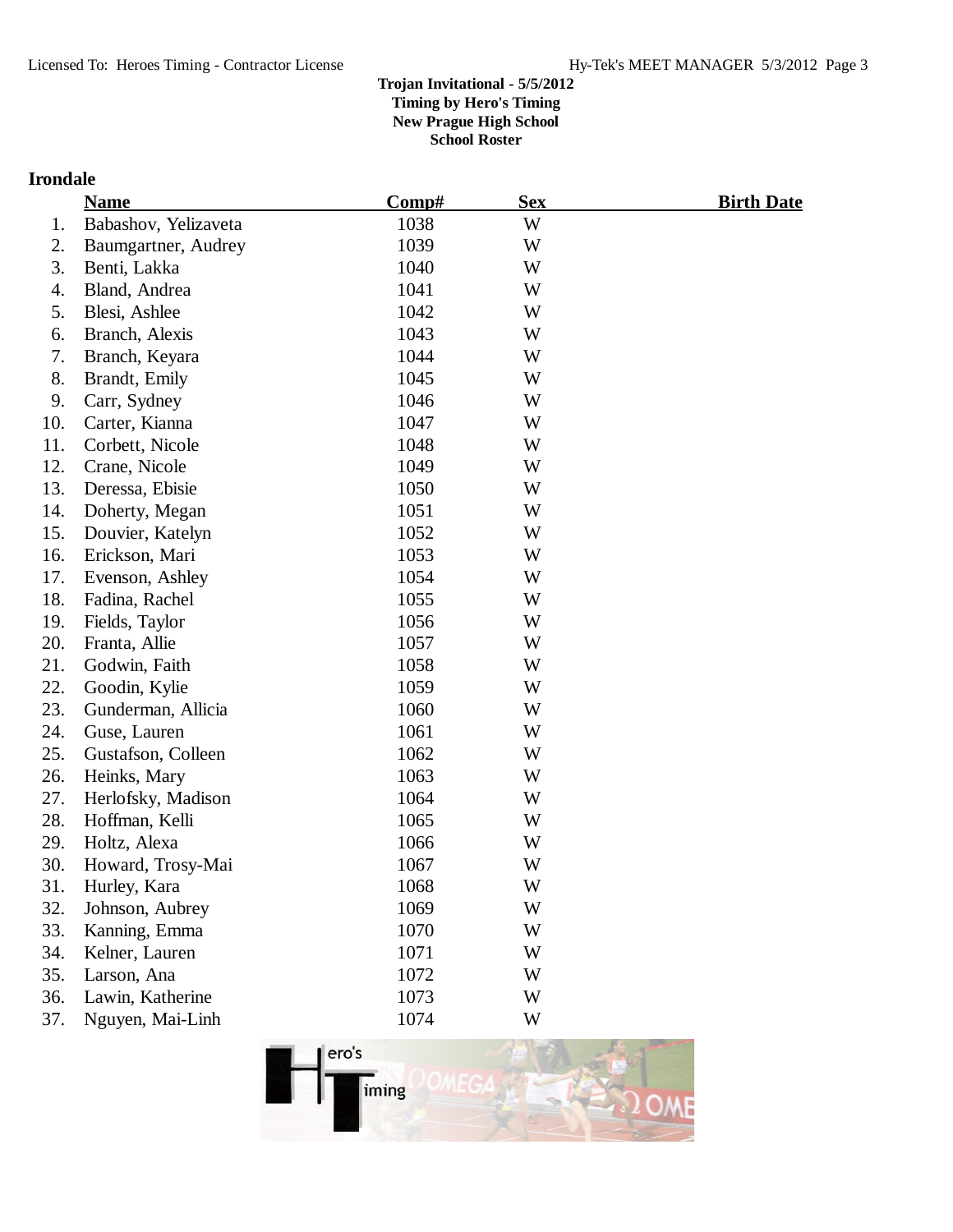# **Irondale**

|     | <b>Name</b>         | Comp# | <b>Sex</b> | <b>Birth Date</b> |
|-----|---------------------|-------|------------|-------------------|
| 38. | Nundahl, Greta      | 1075  | W          |                   |
| 39. | Ogbonnaya, Chioma   | 1076  | W          |                   |
| 40. | Ortt, Kayla         | 1077  | W          |                   |
| 41. | Rodriguez, Mercedes | 1078  | W          |                   |
| 42. | Rodriguez, Mia      | 1079  | W          |                   |
| 43. | Skalicky, Danielle  | 1080  | W          |                   |
| 44. | Skubal, Sarah       | 1081  | W          |                   |
| 45. | Thomas, Tyiarah     | 1082  | W          |                   |
| 46. | Waddell, Samantha   | 1083  | W          |                   |
| 47. | Wallace, Autumn     | 1084  | W          |                   |
| 48. | Warnke, Hailee      | 1085  | W          |                   |
| 49. | Watts, Mattie       | 1086  | W          |                   |
| 50. | Willcox, Rachael    | 1087  | W          |                   |
| 51. | Wimsett, Haley      | 1088  | W          |                   |
| 52. | Wright, Rachael     | 1089  | W          |                   |
| 53. | Yang, Priscilla     | 1090  | W          |                   |

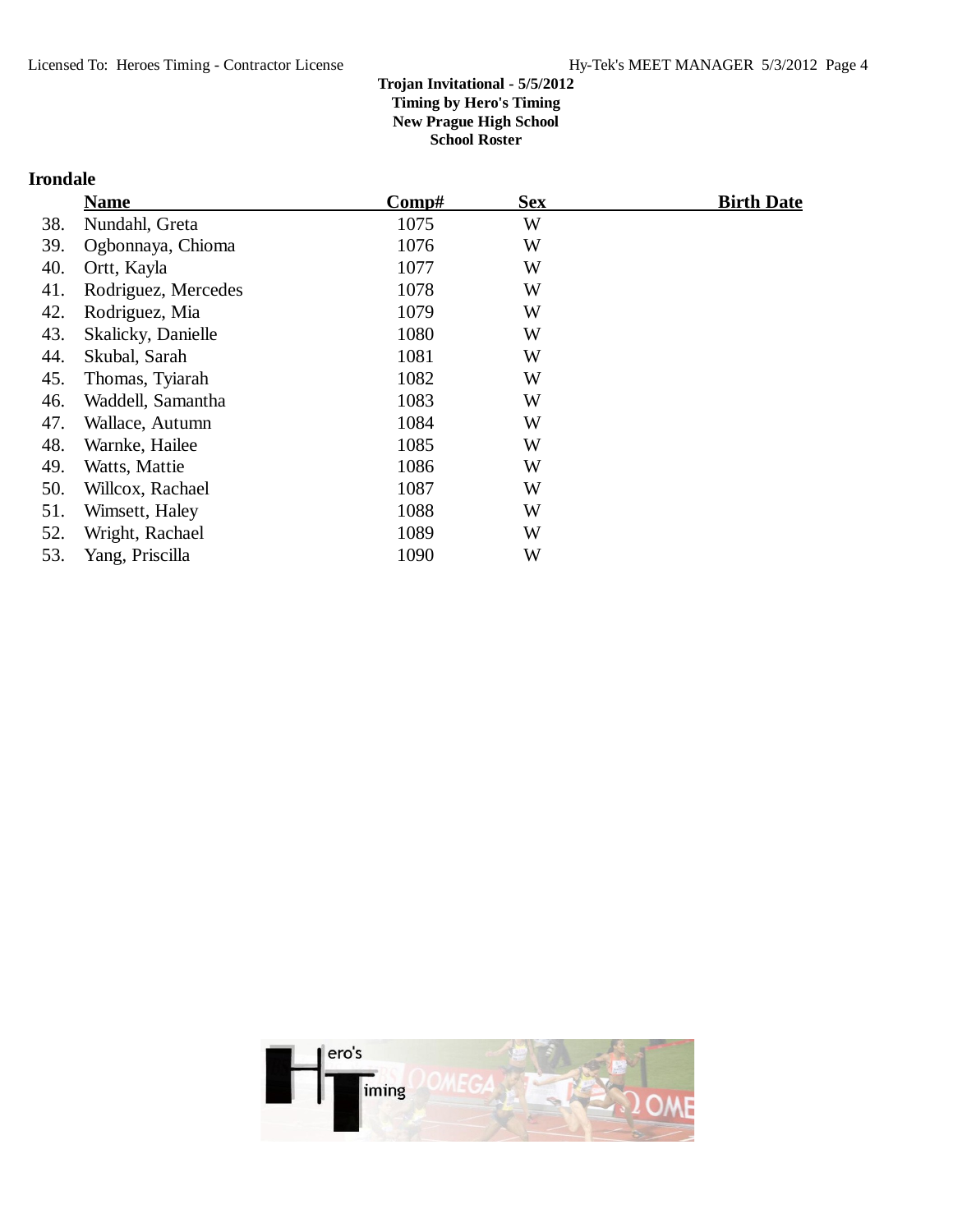### **Minneapolis South**

|     | <b>Name</b>              | Comp# | <b>Sex</b> | <b>Birth Date</b> |
|-----|--------------------------|-------|------------|-------------------|
| 1.  | Allen, Khadijah          | 1159  | W          |                   |
| 2.  | Anderson, Audrey         | 1160  | W          |                   |
| 3.  | Arvold, Hannah           | 1161  | W          |                   |
| 4.  | Birkeli, Jenna           | 1162  | W          |                   |
| 5.  | Bonaime, Samantha        | 1163  | W          |                   |
| 6.  | Botsford, Solena         | 1164  | W          |                   |
| 7.  | Buchanan, Antonique      | 1165  | W          |                   |
| 8.  | Burton, Jasim            | 1166  | W          |                   |
| 9.  | Donovan, Sally           | 1167  | W          |                   |
| 10. | Franchett, Audrey        | 1168  | W          |                   |
| 11. | Frober, Makaia           | 1169  | W          |                   |
| 12. | Green, Kaneesha          | 1170  | W          |                   |
| 13. | Hardy, Valencia          | 1171  | W          |                   |
| 14. | Hartman, Maiya           | 1172  | W          |                   |
| 15. | Hartman, Zoe             | 1173  | W          |                   |
| 16. | Hennen, Irene            | 1174  | W          |                   |
| 17. | Hennen, Lucy             | 1175  | W          |                   |
| 18. | Hughes, Lexus            | 1176  | W          |                   |
| 19. | Johnson, Casey           | 1177  | W          |                   |
| 20. | Kedir, Aliyas            | 1178  | W          |                   |
| 21. | Landskroener, Anna       | 1179  | W          |                   |
| 22. | Leys, Rebecca            | 1180  | W          |                   |
| 23. | Linster, Camryn          | 1181  | W          |                   |
| 24. | Lynch-Beaty, Etta        | 1182  | W          |                   |
| 25. | McGuffey, Madison        | 1183  | W          |                   |
| 26. | Medlock, Jordan          | 1184  | W          |                   |
| 27. | Montie, Emma             | 1185  | W          |                   |
| 28. | Moore-McClanahan, Ashley | 1186  | W          |                   |
| 29. | Moore-Mcclanahan, Emily  | 1187  | W          |                   |
| 30. | Morales-Leon, Maryanna   | 1188  | W          |                   |
| 31. | Mullin, Kathrine         | 1189  | W          |                   |
| 32. | Nelson, Olivia           | 1190  | W          |                   |
| 33. | Neseth, Siri             | 1191  | W          |                   |
| 34. | Pederson, Maddie         | 1192  | W          |                   |
| 35. | Schultz, Clara           | 1193  | W          |                   |
| 36. | Selander, Alexandra      | 1194  | W          |                   |
| 37. | Slezak, Kathrin          | 1195  | W          |                   |

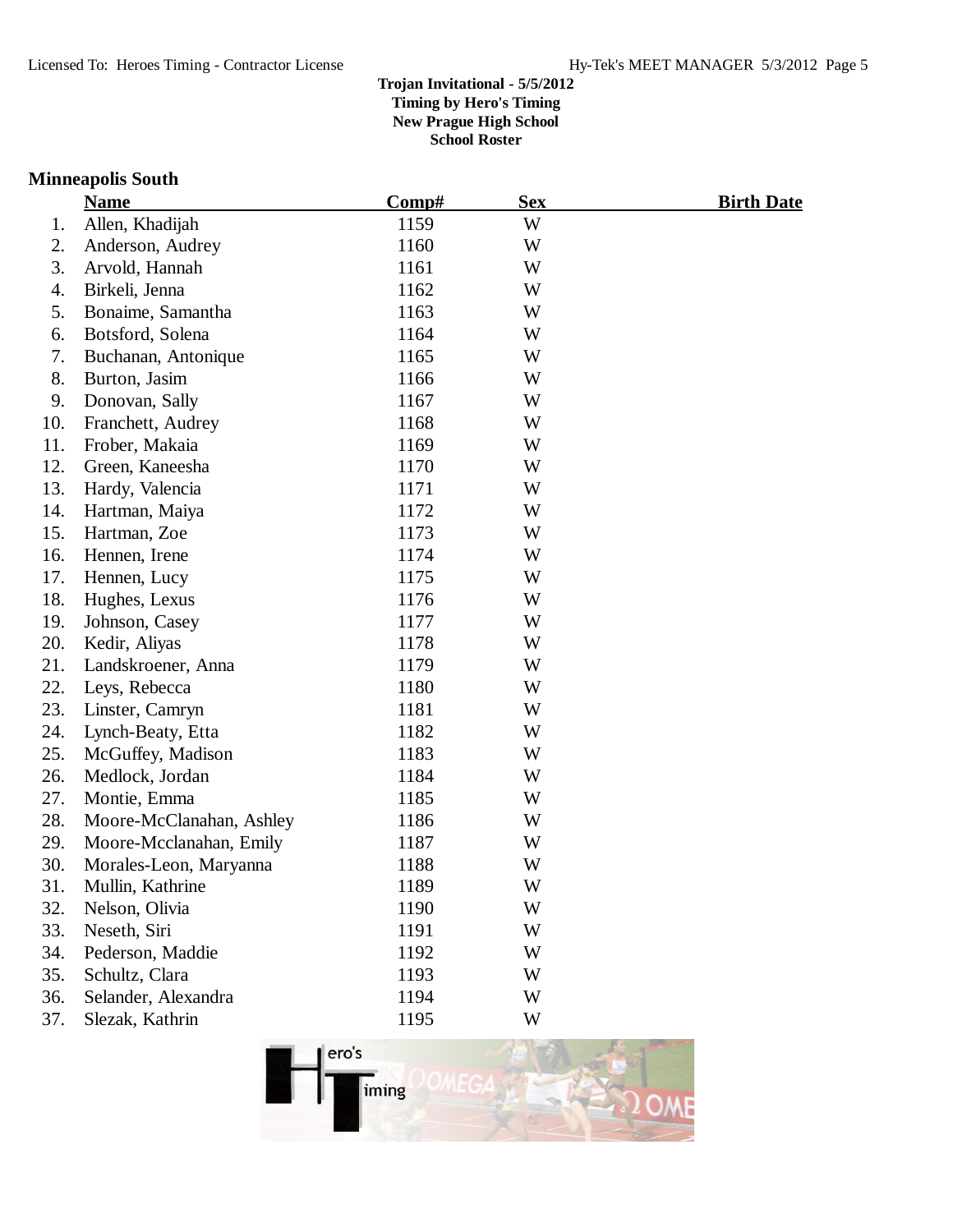### **Minneapolis South**

|     | <b>Name</b>       | $\bf Comp\#$ | <b>Sex</b> | <b>Birth Date</b> |
|-----|-------------------|--------------|------------|-------------------|
| 38. | Smith, Deanna     | 1196         | W          |                   |
| 39. | Smith, Madison    | 1197         | W          |                   |
| 40. | Stewart, Adria    | 1198         | W          |                   |
| 41. | Turner, Laura     | 1199         | W          |                   |
| 42. | Wallin, Erin      | 1200         | W          |                   |
| 43. | Warren, Samantha  | 1201         | W          |                   |
| 44. | Whalen, Maeve     | 1202         | W          |                   |
| 45. | Wildenauer, Clara | 1203         | W          |                   |

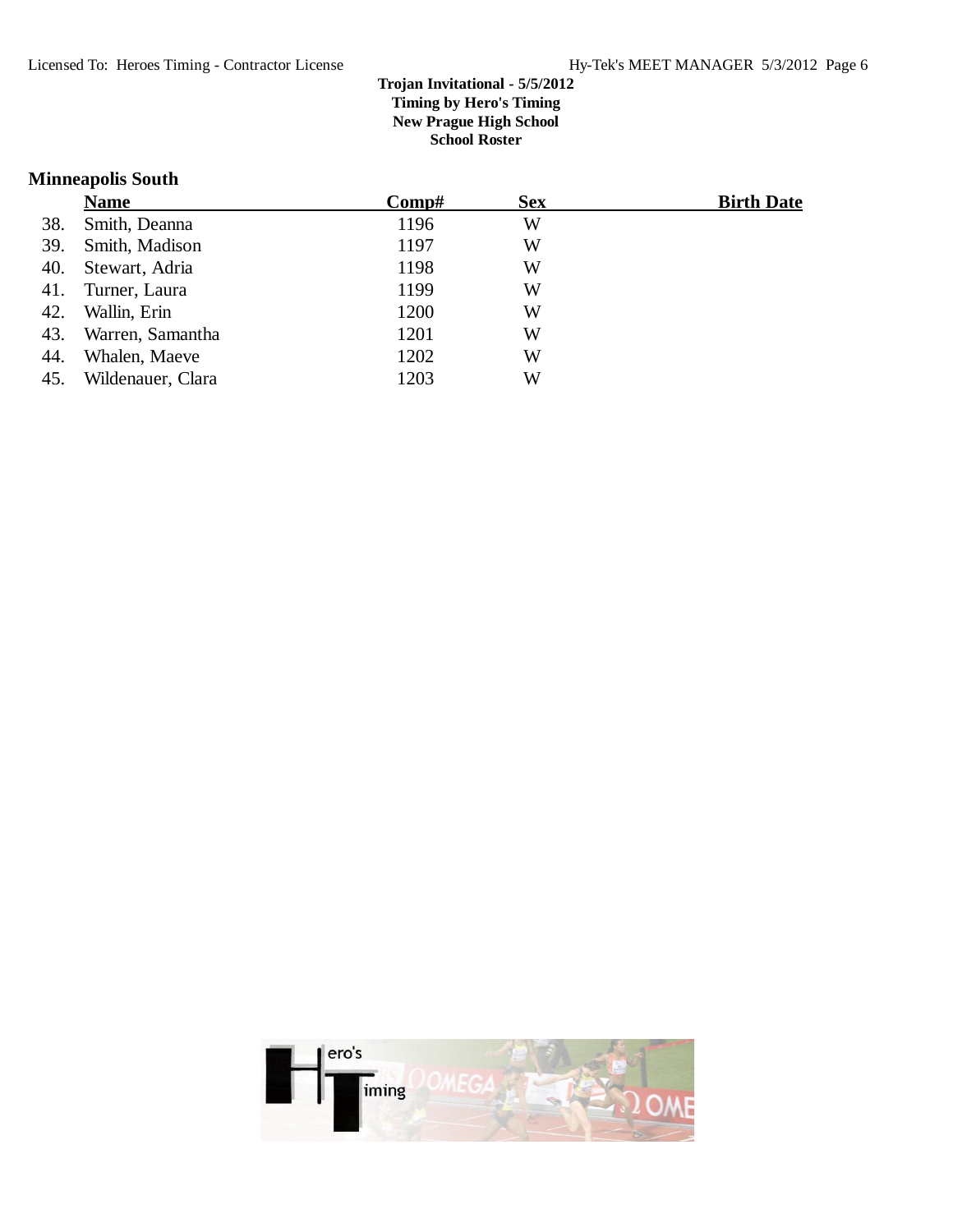# **New Prague**

|     | <b>Name</b>         | Comp# | <b>Sex</b> | <u>Birth Date</u> |
|-----|---------------------|-------|------------|-------------------|
| 1.  | Algren, Mikaela     | 1279  | W          |                   |
| 2.  | Allar, Jessica      | 1280  | W          |                   |
| 3.  | Allen, Sarah        | 1281  | W          |                   |
| 4.  | Altschul, Ashley    | 1282  | W          |                   |
| 5.  | Anderson, Christine | 1283  | W          |                   |
| 6.  | Applegate, Mallory  | 1284  | W          |                   |
| 7.  | Bartyzal, Ellie     | 1285  | W          |                   |
| 8.  | Bartyzal, Kasey     | 1286  | W          |                   |
| 9.  | Bauer, Jenny        | 1287  | W          |                   |
| 10. | Beers, Courtney     | 1288  | W          |                   |
| 11. | Berg, Maria         | 1289  | W          |                   |
| 12. | Beuch, Mikayla      | 1290  | W          |                   |
| 13. | Blanchard, Karlee   | 1291  | W          |                   |
| 14. | Boerner, Jessica    | 1292  | W          |                   |
| 15. | Bowman, Meaghan     | 1293  | W          |                   |
| 16. | Brod, Cami          | 1294  | W          |                   |
| 17. | Buro, Britt         | 1295  | W          |                   |
| 18. | Chounlamany, Moukda | 1296  | W          |                   |
| 19. | Day, Amber          | 1297  | W          |                   |
| 20. | Deutsch, MacKenzie  | 1298  | W          |                   |
| 21. | Dietz, Shannon      | 1299  | W          |                   |
| 22. | Dittberner, Annie   | 1300  | W          |                   |
| 23. | Doran, Megan        | 1301  | W          |                   |
| 24. | Dvorak, Korrin      | 1302  | W          |                   |
| 25. | Ekness, Marissa     | 1303  | W          |                   |
| 26. | Floden, Becca       | 1304  | W          |                   |
| 27. | Friedges, Maria     | 1305  | W          |                   |
| 28. | Gall, Taylor        | 1306  | W          |                   |
| 29. | Galvin, Stevie      | 1307  | W          |                   |
| 30. | Giles, Mikayla      | 1308  | W          |                   |
| 31. | Gilori, Franki      | 1309  | W          |                   |
| 32. | Grote, Ella         | 1310  | W          |                   |
| 33. | Guerrette, Sheridan | 1311  | W          |                   |
| 34. | Haecherl, Melissa   | 1312  | W          |                   |
| 35. | Haecherl, Rachel    | 1313  | W          |                   |
| 36. | Hartman, Katrina    | 1314  | W          |                   |
| 37. | Haugen, Mara        | 1315  | W          |                   |

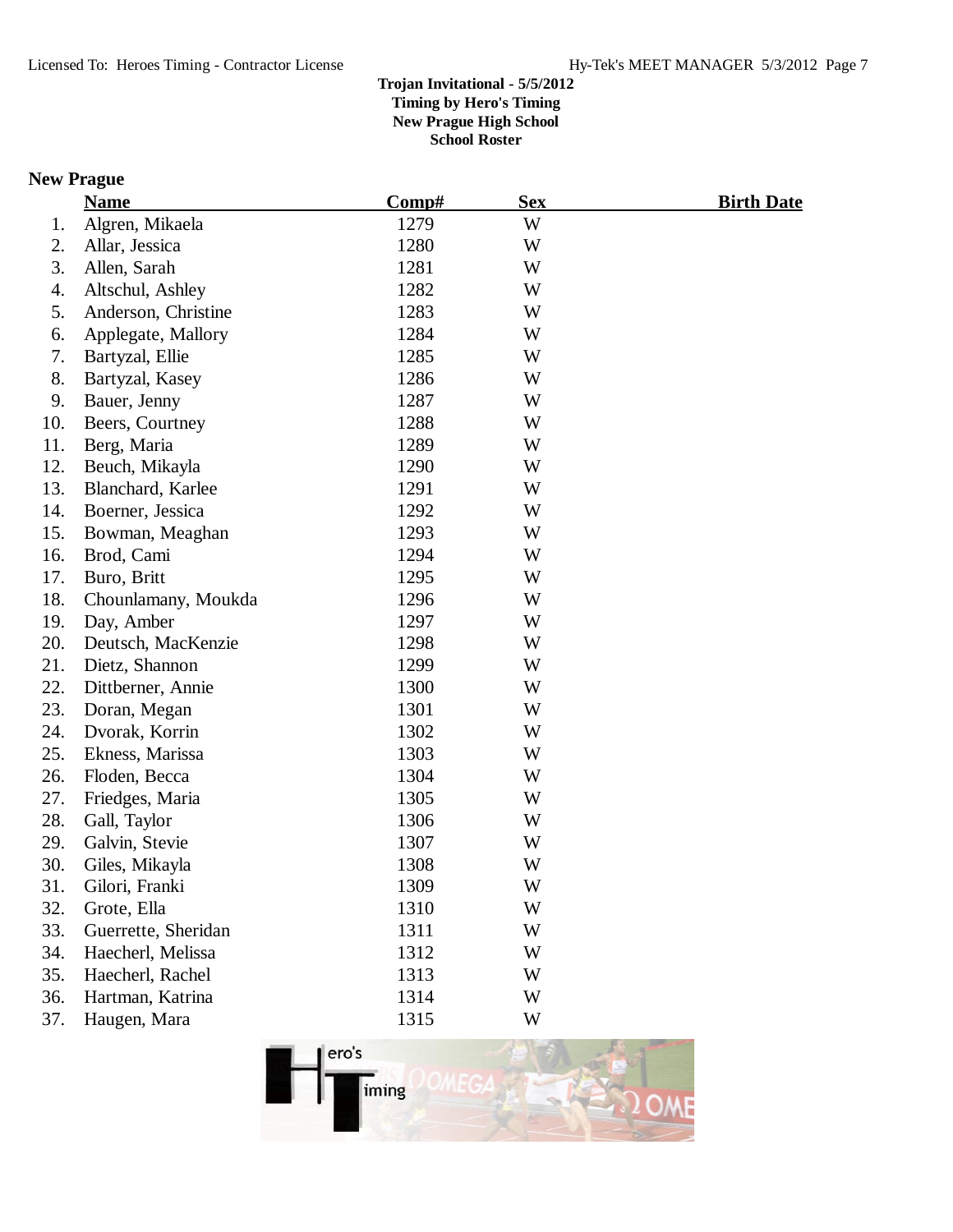## **New Prague**

|     | <b>Name</b>          | Comp# | <b>Sex</b> | <b>Birth Date</b> |
|-----|----------------------|-------|------------|-------------------|
| 38. | Havlicek, Kesenya    | 1316  | W          |                   |
| 39. | Hrabe, Bethany       | 1317  | W          |                   |
| 40. | Hummel, Katie        | 1318  | W          |                   |
| 41. | Jendersee, Natasha   | 1319  | W          |                   |
| 42. | Jewison, Sara        | 1320  | W          |                   |
| 43. | Johnson, Elisa       | 1321  | W          |                   |
| 44. | Johnson, Taylor      | 1322  | W          |                   |
| 45. | Kivi, Marissa        | 1323  | W          |                   |
| 46. | Kranz, Alyssa        | 1324  | W          |                   |
| 47. | Kranz, Shelby        | 1325  | W          |                   |
| 48. | Kroyer, Kayla        | 1326  | W          |                   |
| 49. | Kuehl, Monica        | 1327  | W          |                   |
| 50. | Logue, Ally          | 1328  | W          |                   |
| 51. | Maday, Audrey        | 1329  | W          |                   |
| 52. | Maddus, Hanna        | 1330  | W          |                   |
| 53. | Madigan, Emily       | 1331  | W          |                   |
| 54. | Marquardt, Kasey     | 1332  | W          |                   |
| 55. | McDonough, Mikayla   | 1333  | W          |                   |
| 56. | Miller, Steph        | 1334  | W          |                   |
| 57. | Niedermayer, Jamie   | 1335  | W          |                   |
| 58. | Niedermayer, Jessica | 1336  | W          |                   |
| 59. | Niedermayer, Liza    | 1337  | W          |                   |
| 60. | Nuetzman, Trianna    | 1338  | W          |                   |
| 61. | Oram, Kailee         | 1339  | W          |                   |
| 62. | Puente, Sophie       | 1340  | W          |                   |
| 63. | Randolph, Jenna      | 1341  | W          |                   |
| 64. | Reimers, MaKayla     | 1342  | W          |                   |
| 65. | Reinartz, Miranda    | 1343  | W          |                   |
| 66. | Reinke, Madison      | 1344  | W          |                   |
| 67. | Rezac, Lilly         | 1345  | W          |                   |
| 68. | Rezac, Olivia        | 1346  | W          |                   |
| 69. | Rhoten, Alyssa       | 1347  | W          |                   |
| 70. | Rynda, Anna          | 1348  | W          |                   |
| 71. | Sampson, Sydney      | 1349  | W          |                   |
| 72. | Schoenbauer, Lauren  | 1350  | W          |                   |
| 73. | Simon, Christine     | 1351  | W          |                   |
| 74. | Simon, Kelsey        | 1352  | W          |                   |
|     |                      |       |            |                   |

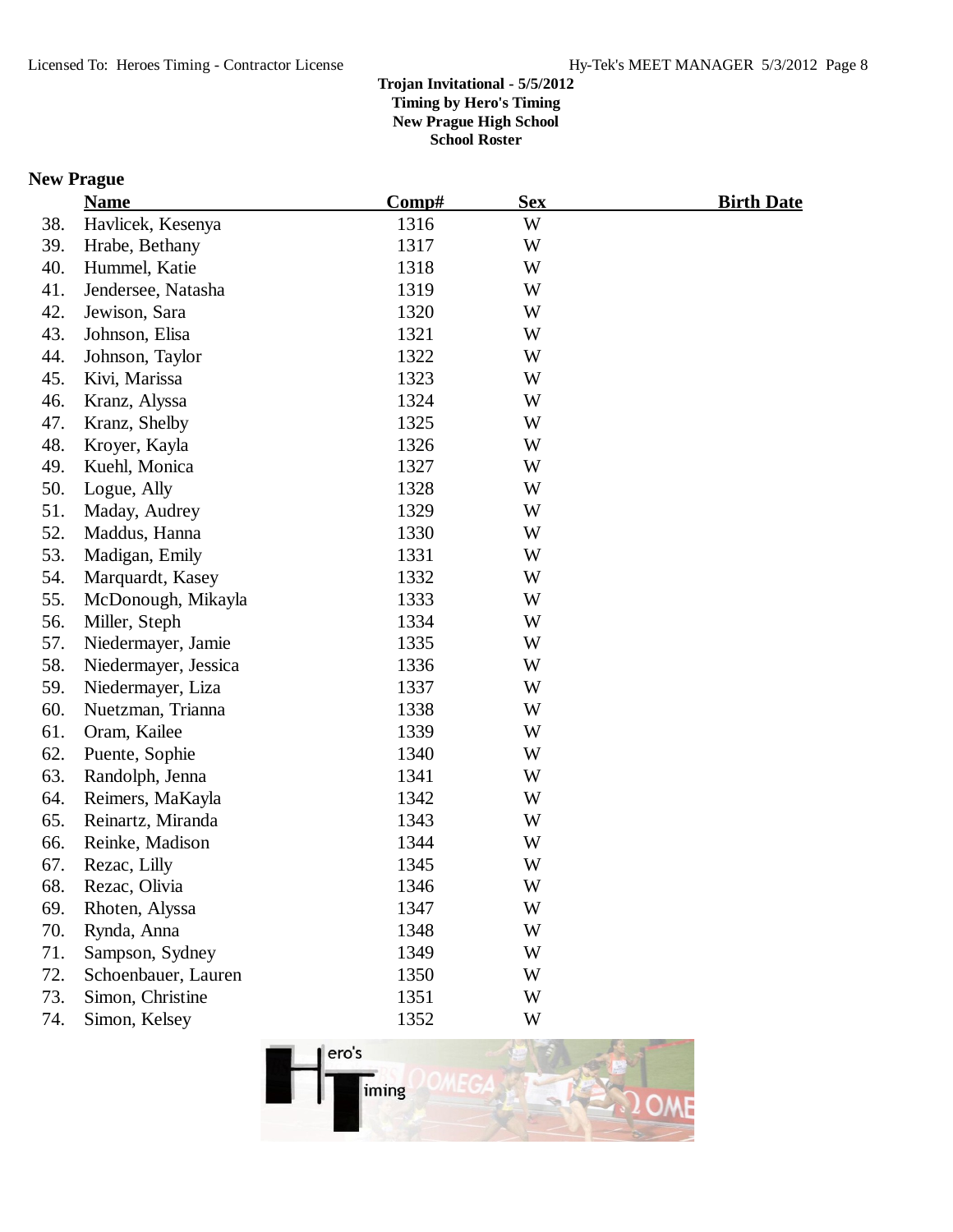## **New Prague**

|     | <b>Name</b>        | Comp# | <b>Sex</b> | <b>Birth Date</b> |
|-----|--------------------|-------|------------|-------------------|
| 75. | Simons, Danielle   | 1353  | W          |                   |
| 76. | Smith, Darby       | 1354  | W          |                   |
| 77. | Smith, Sophie      | 1355  | W          |                   |
| 78. | Stankey, Michaela  | 1356  | W          |                   |
| 79. | Theilman, Destiny  | 1357  | W          |                   |
| 80. | Thomasen, Brit     | 1358  | W          |                   |
| 81. | Thomason, Courtney | 1359  | W          |                   |
| 82. | Thompson, Rachel   | 1360  | W          |                   |
| 83. | Ulschmid, Emily    | 1361  | W          |                   |
| 84. | Vikla, Emily       | 1362  | W          |                   |
| 85. | Vivant, Kassi      | 1363  | W          |                   |
| 86. | Wallem, Devyn      | 1364  | W          |                   |
| 87. | Weis, Rena         | 1365  | W          |                   |
| 88. | Wilson, Korey      | 1366  | W          |                   |
| 89. | Wormer, Rachel     | 1367  | W          |                   |
| 90. | Woyda, Kali        | 1368  | W          |                   |
| 91. | Zink, Lilli        | 1369  | W          |                   |

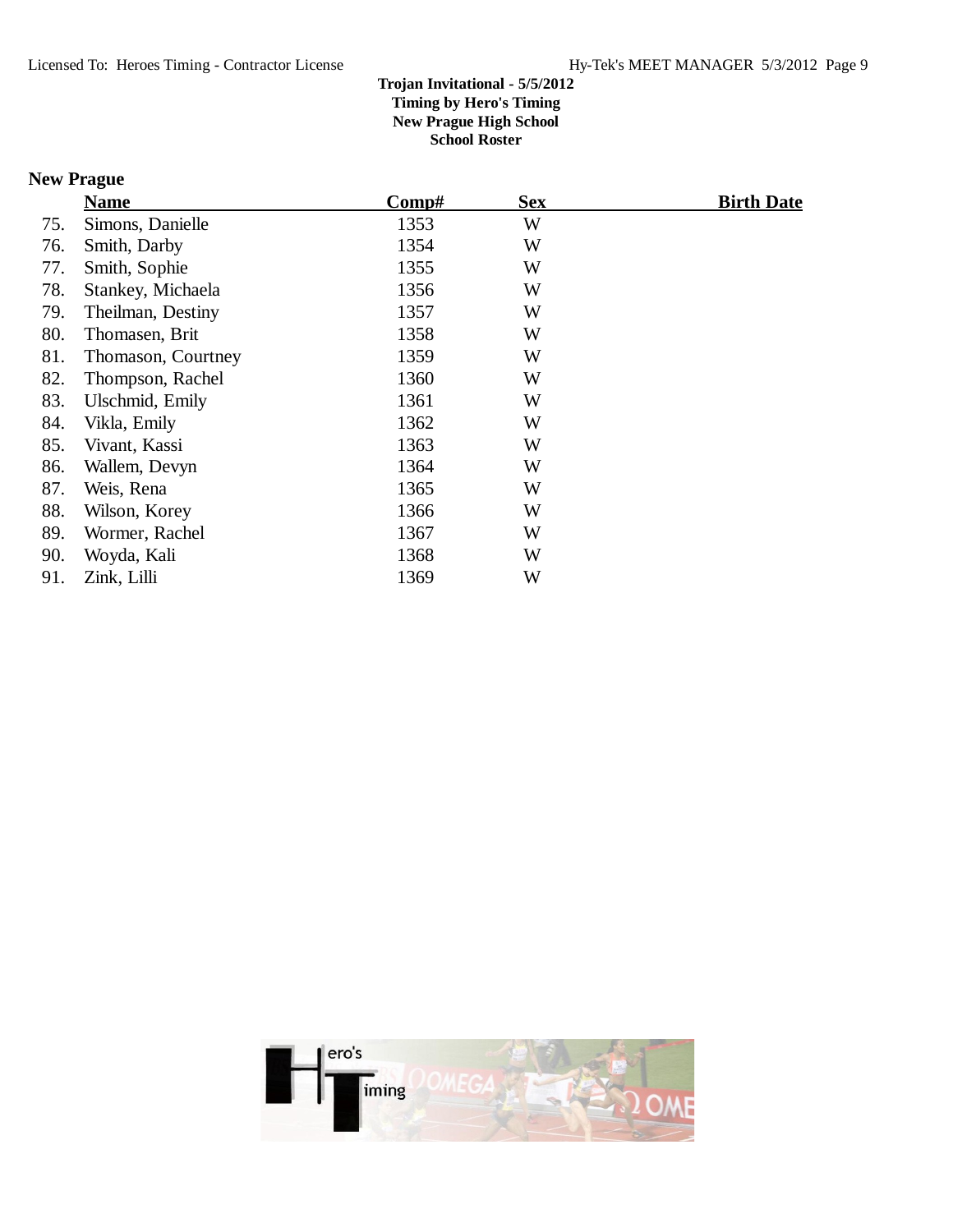## **St Croix Preparatory Academy**

|     | <b>Name</b>         | Comp# | <b>Sex</b> | <b>Birth Date</b> |
|-----|---------------------|-------|------------|-------------------|
|     | Blair, Ellie        | 1447  | W          |                   |
| 2.  | Brown, Jennifer     | 1448  | W          |                   |
| 3.  | Carlson, Courtney   | 1449  | W          |                   |
| 4.  | Douglass, Gabrielle | 1450  | W          |                   |
| 5.  | Eckberg, Elaine     | 1451  | W          |                   |
| 6.  | Lather, Taylor      | 1452  | W          |                   |
| 7.  | Martin, Skye        | 1453  | W          |                   |
| 8.  | Mehls, Carlee       | 1454  | W          |                   |
| 9.  | Nash, Karina        | 1455  | W          |                   |
| 10. | Nelson, Torrin      | 1456  | W          |                   |
| 11. | Strohbehn, Lauren   | 1457  | W          |                   |
| 12. | Vitale, Maria       | 1458  | W          |                   |

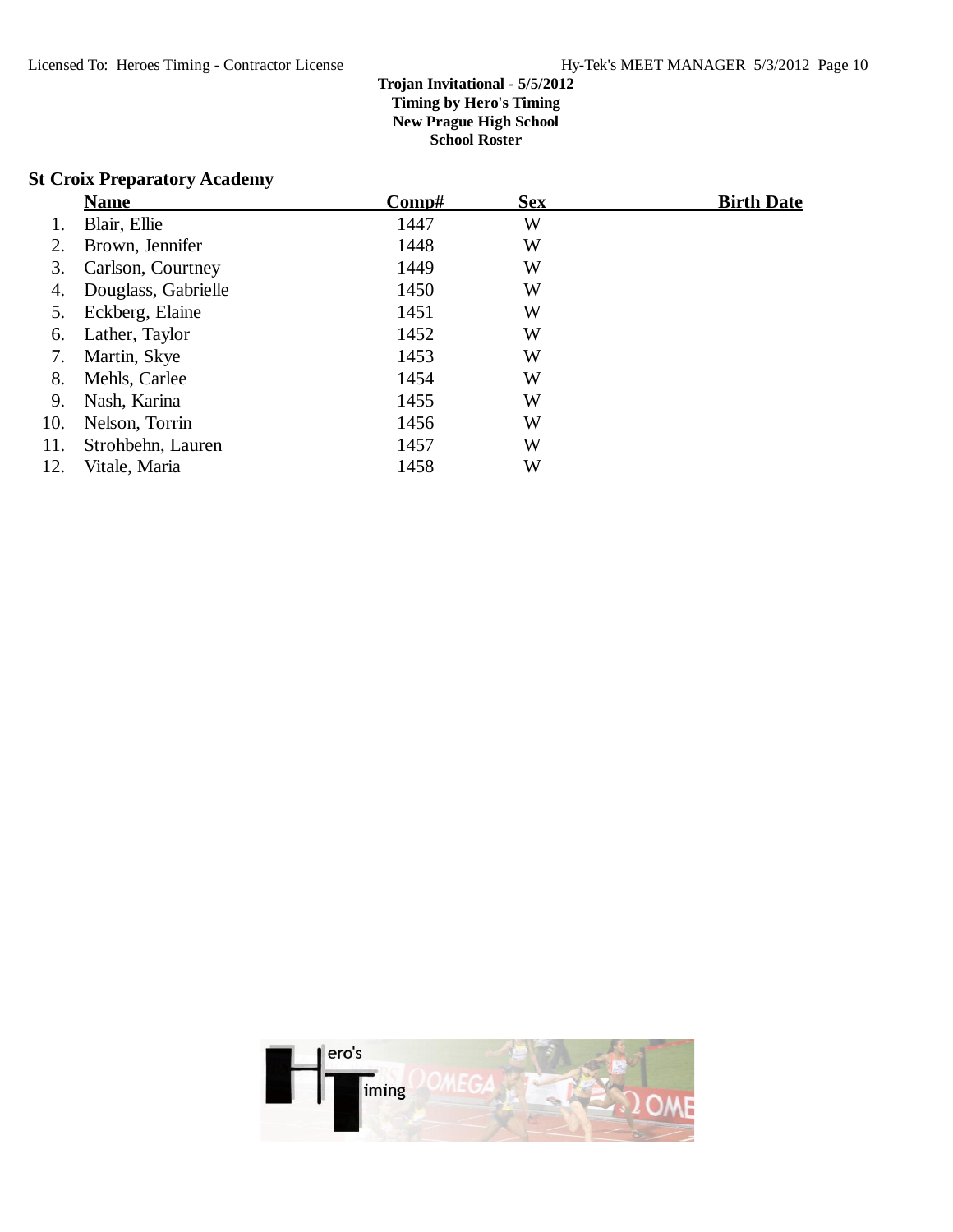### **St. Louis Park**

|     | <b>Name</b>         | Comp# | <b>Sex</b> | <u>Birth Date</u> |
|-----|---------------------|-------|------------|-------------------|
| 1.  | Adelmann, Ellyn     | 1472  | W          |                   |
| 2.  | Ahmed, Ayan         | 1473  | W          |                   |
| 3.  | Ashley, Chanell     | 1474  | W          |                   |
| 4.  | Behnken, Jenna      | 1475  | W          |                   |
| 5.  | Best, Monique       | 1476  | W          |                   |
| 6.  | Bowback, Margaret   | 1477  | W          |                   |
| 7.  | Brandel, Maria      | 1478  | W          |                   |
| 8.  | Brathwaite, Tamesha | 1479  | W          |                   |
| 9.  | Bremner, Madeline   | 1480  | W          |                   |
| 10. | Brown, Hannah       | 1481  | W          |                   |
| 11. | Brubaker, Lydia     | 1482  | W          |                   |
| 12. | Brubaker, Rebecca   | 1483  | W          |                   |
| 13. | Budhram, Devika     | 1484  | W          |                   |
| 14. | Bush, Sarah         | 1485  | W          |                   |
| 15. | Campos, Alejandra   | 1486  | W          |                   |
| 16. | Carlson, Tayli      | 1487  | W          |                   |
| 17. | Cassuto, Shimrit    | 1488  | W          |                   |
| 18. | Charpentier, Alayna | 1489  | W          |                   |
| 19. | Ebert, Mikayla      | 1490  | W          |                   |
| 20. | Frakes, Whitney     | 1491  | W          |                   |
| 21. | Geressu, Rachel     | 1492  | W          |                   |
| 22. | Ghebre, Mezan       | 1493  | W          |                   |
| 23. | Greer, Ciara        | 1494  | W          |                   |
| 24. | Haefner, Alyssa     | 1495  | W          |                   |
| 25. | Hall, Shawntelle    | 1496  | W          |                   |
| 26. | Hein, Meagan        | 1497  | W          |                   |
| 27. | Helberg, Kennedy    | 1498  | W          |                   |
| 28. | Hermes, Klara       | 1499  | W          |                   |
| 29. | Hixon, Imara        | 1500  | W          |                   |
| 30. | Hotaling, Kira      | 1501  | W          |                   |
| 31. | Ingram, Audrey      | 1502  | W          |                   |
| 32. | Jackson, Imani      | 1503  | W          |                   |
| 33. | Johnson, Chloe      | 1504  | W          |                   |
| 34. | Kaplan, Ivy         | 1505  | W          |                   |
| 35. | Keith, Alison       | 1506  | W          |                   |
| 36. | Keppeler, Jane      | 1507  | W          |                   |
| 37. | Keppeler, Sarah     | 1508  | W          |                   |
|     |                     |       |            |                   |

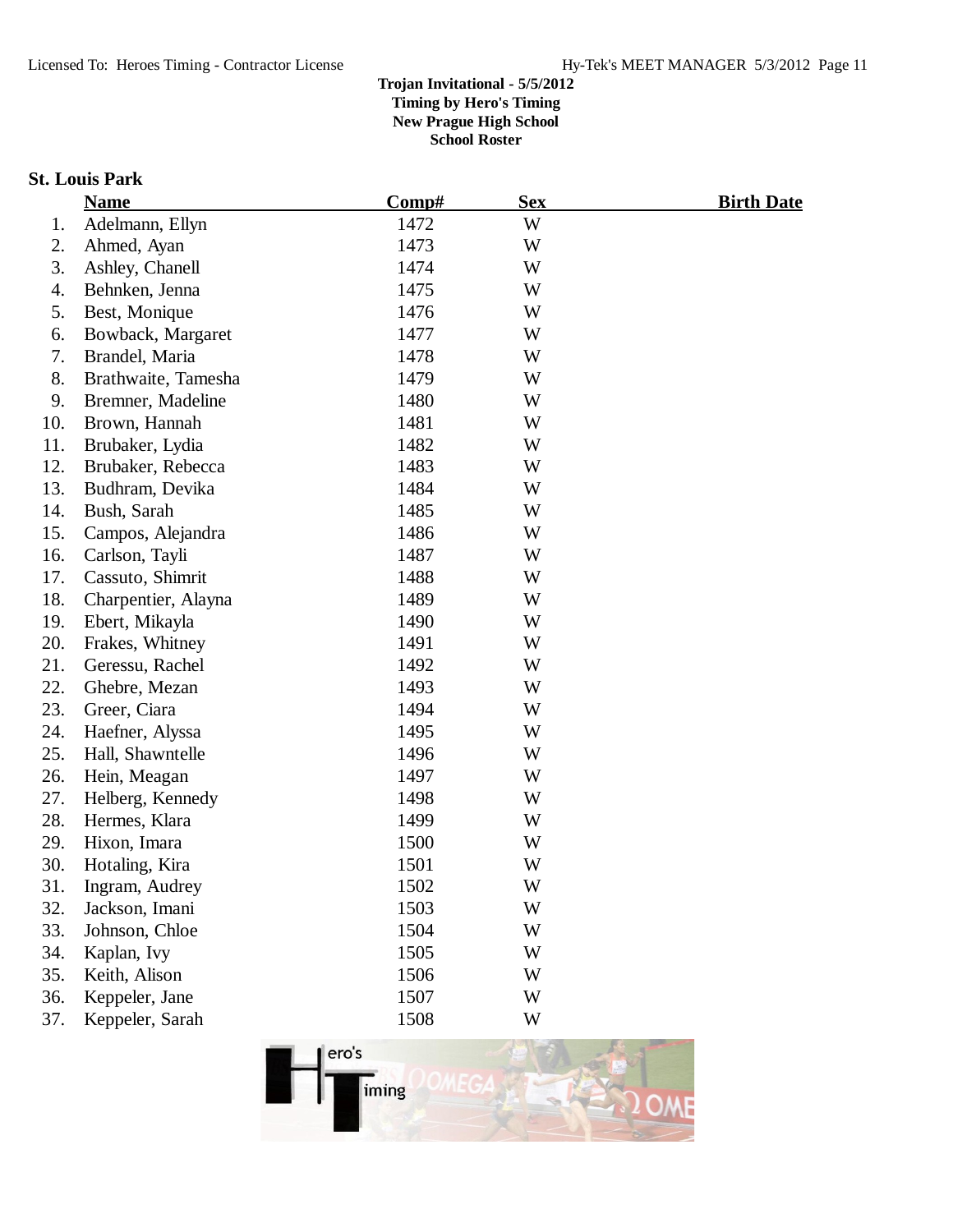### **St. Louis Park**

|     | <b>Name</b>                 | Comp# | <b>Sex</b> | <b>Birth Date</b> |
|-----|-----------------------------|-------|------------|-------------------|
| 38. | Klugman, Abigail            | 1509  | W          |                   |
| 39. | Ko, Eun-Bi                  | 1510  | W          |                   |
| 40. | Koller, Suh                 | 1511  | W          |                   |
| 41. | Krueger, Meryssah           | 1512  | W          |                   |
| 42. | Lawrence, Alexandra         | 1513  | W          |                   |
| 43. | Loeschke, Grace             | 1514  | W          |                   |
| 44. | Melbye, Emily               | 1515  | W          |                   |
| 45. | Miller, Lauren              | 1516  | W          |                   |
| 46. | Murthy, Akhila              | 1517  | W          |                   |
| 47. | Newman, Allisa              | 1518  | W          |                   |
| 48. | Ocampo, Crista              | 1519  | W          |                   |
| 49. | Olson, Miranda              | 1520  | W          |                   |
| 50. | Olson, Sophie               | 1521  | W          |                   |
| 51. | Osman, Iman                 | 1522  | W          |                   |
| 52. | Riordan, Riley              | 1523  | W          |                   |
| 53. | Silbert, Sarah              | 1524  | W          |                   |
| 54. | Simonett, Allie             | 1525  | W          |                   |
| 55. | Smith, Megan                | 1526  | W          |                   |
| 56. | Stevenson, Margaret         | 1527  | W          |                   |
| 57. | Swanson, Madeline           | 1528  | W          |                   |
| 58. | Sweeney, Katherine          | 1529  | W          |                   |
| 59. | Swenson, Lila               | 1530  | W          |                   |
| 60. | Tatarek, Kelsey             | 1531  | W          |                   |
| 61. | Tifft, Sara                 | 1532  | W          |                   |
| 62. | Tupa, Abigail               | 1533  | W          |                   |
| 63. | Van Pilsum-Johnson, Miranda | 1534  | W          |                   |
| 64. | Vig, Natalie                | 1535  | W          |                   |
| 65. | Voss, Jordan                | 1536  | W          |                   |
| 66. | Wisdorf, Jada               | 1537  | W          |                   |
| 67. | Wojick, McKenna             | 1538  | W          |                   |
| 68. | Yarger, Jessica             | 1539  | W          |                   |
| 69. | Yarosh, Maggie              | 1540  | W          |                   |
| 70. | Zheng, Emmi                 | 1541  | W          |                   |